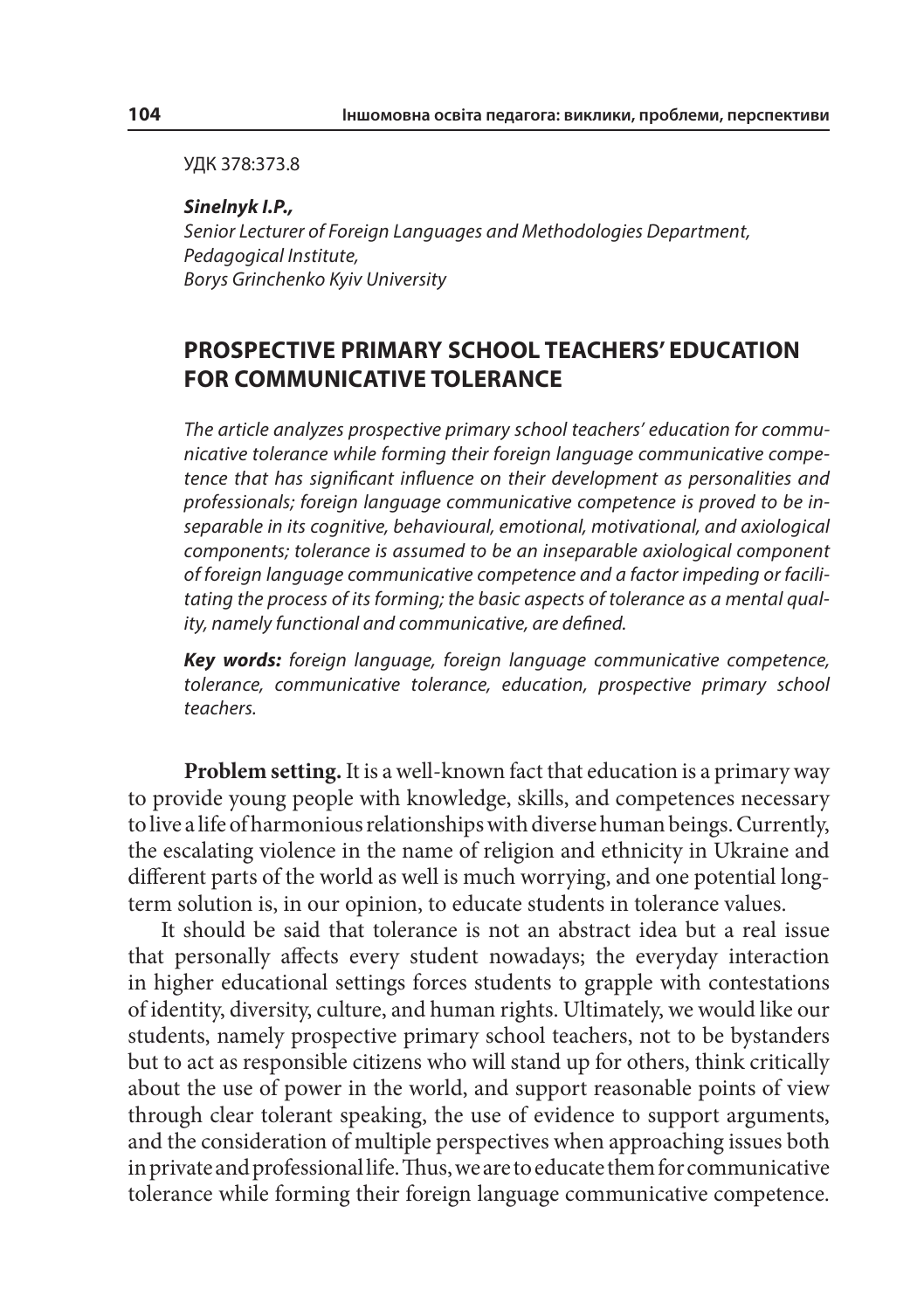We believe that it has significant influence on their incipience as personalities and professionals.

**Analysis of recent achievements and publications.** Having analysed a lot of philosophical, sociological, psychological, and methodological sources we have found that a great number of scientists worldwide have carried out a series of studies on the different aspects of education for tolerance (I. Bekh, O. Sukhomlynska, O. Savchenko, V. Zolotukhin, A. Asmolov, V. Lektorskyi, D. Leontieva, S. Bondyrieva, D. Koliesov, V. Maralov, V. Sitarov, R. Valitova, S. Ter-Minasova, E. Frenkel-Brunswik, M. Waltzer, L. Bobo, F. C. Licari, A. Furnham, C. M. Ely, S. K. Kamran, S. Grenier, A. M. Barrette, R. Ladouceur, D. G. Lawrence and others). Such an aspect of the abovementioned problem as education for communicative tolerance currently is being investigated by both domestic and foreign scholars (T. Bilous, V. Hryshuk, Y. Dovhopolova, O. Zarvina, L. Nikolaieva, Y. Todortseva, I. Sternin, K. Shilikhina, A. Skok, A. Zinchenko, D. G. Wiseman, G. H. Hunt, R. Griffin and others).

Meanwhile, it should be noted that analysis of the numerous scientific sources lets us affirm that the problem of prospective primary school teachers' education for communicative tolerance in the process of teaching English as a foreign language has been given great attention.

The objective of the article. The purpose of our study is to prove the hypothesis that tolerance is an inseparable axiological component of prospective primary school teachers' foreign language communicative competence, to define the basic aspects of tolerance as a mental quality, and to prove that communicative tolerance is the basis of constructive cooperation and successful intercultural communication.

The statement of the fundamental material. Examining the problem of prospective primary school teachers' education for communicative tolerance in the process of teaching English as a foreign language, it is first and foremost essential to start from clarifying the meaning of the concepts foreign language communicative competence. The concept foreign language communicative competence, from the psychological perspective, is viewed as a dynamic integral personal characteristic allowing people to communicate effectively in a foreign language. The key aspect of such an interpretation of communicative competence is its complexity and multifacetedness. It means that foreign language communicative competence is inseparable in its cognitive, behavioural, emotional, motivational, and axiological components.

Learning a foreign language is like exploring a terra incognita. Students constantly encounter a great variety of ambiguous stimuli ranging from confusing sounds to exact meaning of vocabulary items or idioms, as well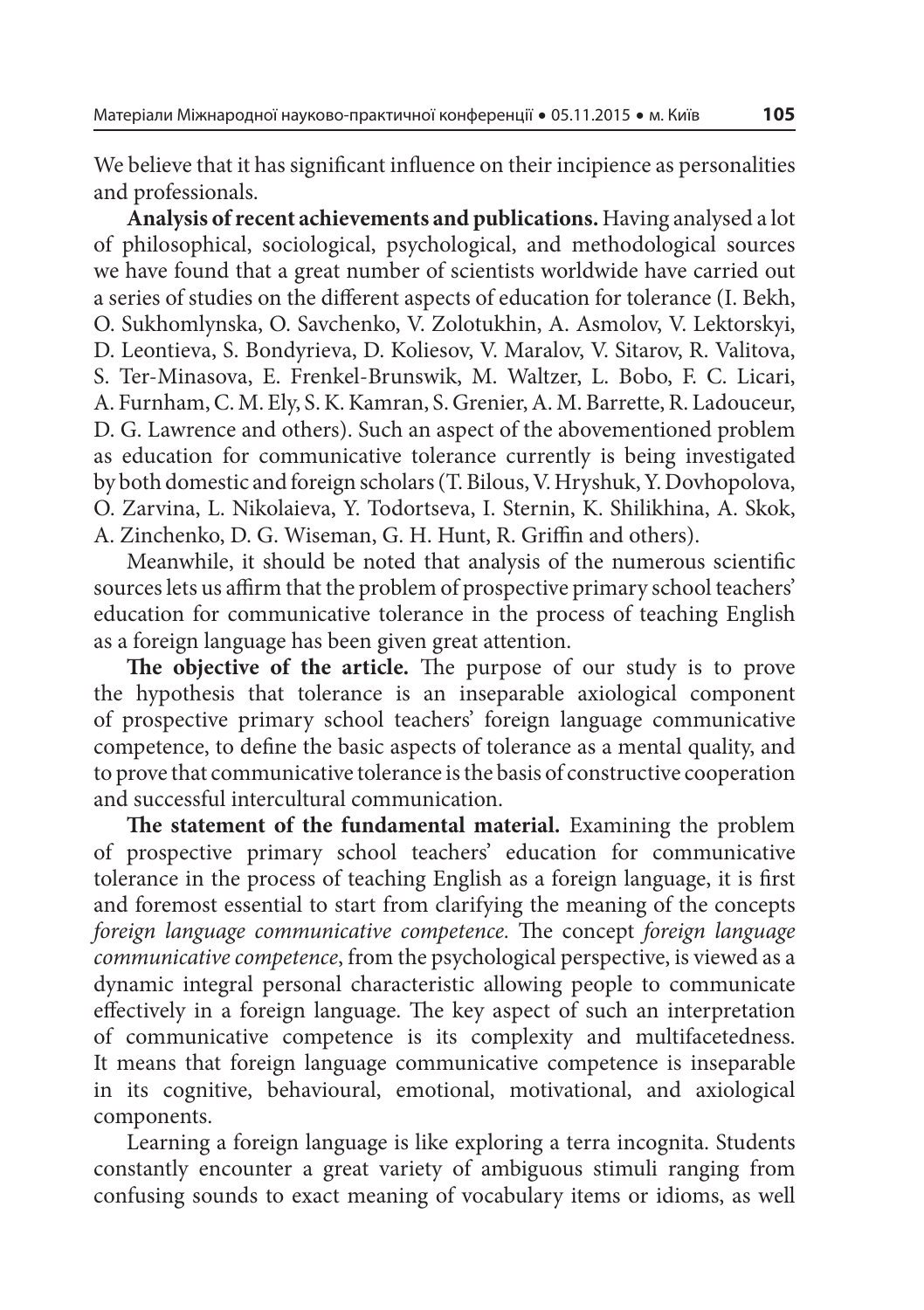as grammar aspects of the language being acquired. Learning a foreign language is also abundant in ambiguous situations dealing with sociocultural issues of the target language community. However, if this ambiguity is not tolerated in a reasonable way, language learners may get confused and stressed and feel uncomfortable when having some trouble with this language. Thus, we believe that tolerance can be regarded as a factor impeding or facilitating the process of students' foreign language communicative competence forming. So, tolerance is likely to be one of the core factors of learners' progress in the language being studied. It has been recognized that those who are cognitively willing to tolerate ideas and propositions that run counter to their own belief system or structure of knowledge are able to achieve more success in foreign language communicative competence acquisition [1, 346].

In our opinion, deeper understanding of the relationship between students' foreign language communicative competence forming and their ability to tolerate lifestyles, behaviours, customs, opinions, and ideas that oppose their own and to indulge the inconveniences without displaying aggressive behaviour as a parameter of their personal potential can help educators develop learner-friendly educational environments. We strongly believe that tolerance is inseparable axiological component of foreign language communicative competence.

Here it must be noted that different scholars present their own understanding and different definitions of the concept tolerance. We believe that tolerance, for example to another's opinions, means the recognition of the value of another person and other values. This is the recognition of human rights to be unique, differing from others and the acceptance of another person such as he is. Furthermore, tolerance assumes not only a passively tolerant attitude to any social phenomena, but also some active interaction with them. Consequently, it is a necessary condition of building a meaningful communication and the constructive solution of a conflict situation.

Obviously, formation of students' tolerant consciousness assumes the development of their understanding of universal values and models of behaviour which will help them to live in peace with themselves, nature, and society. Therefore, we may affirm that tolerance as a mental quality has two basic aspects: functional (relates to the forms of behaviour and actions of people in relation to each other); communicative (relates to the forms of interpersonal, intergroup, and interethnic communication) [3, 140].

Communicative tolerance is seen as a characteristic of a personality's attitude to other people. It shows the degree of the tolerability to an unpleasant or inappropriate psychological states, qualities, and actions of the interaction partners. According to V. Boyko, overall communicative tolerance is due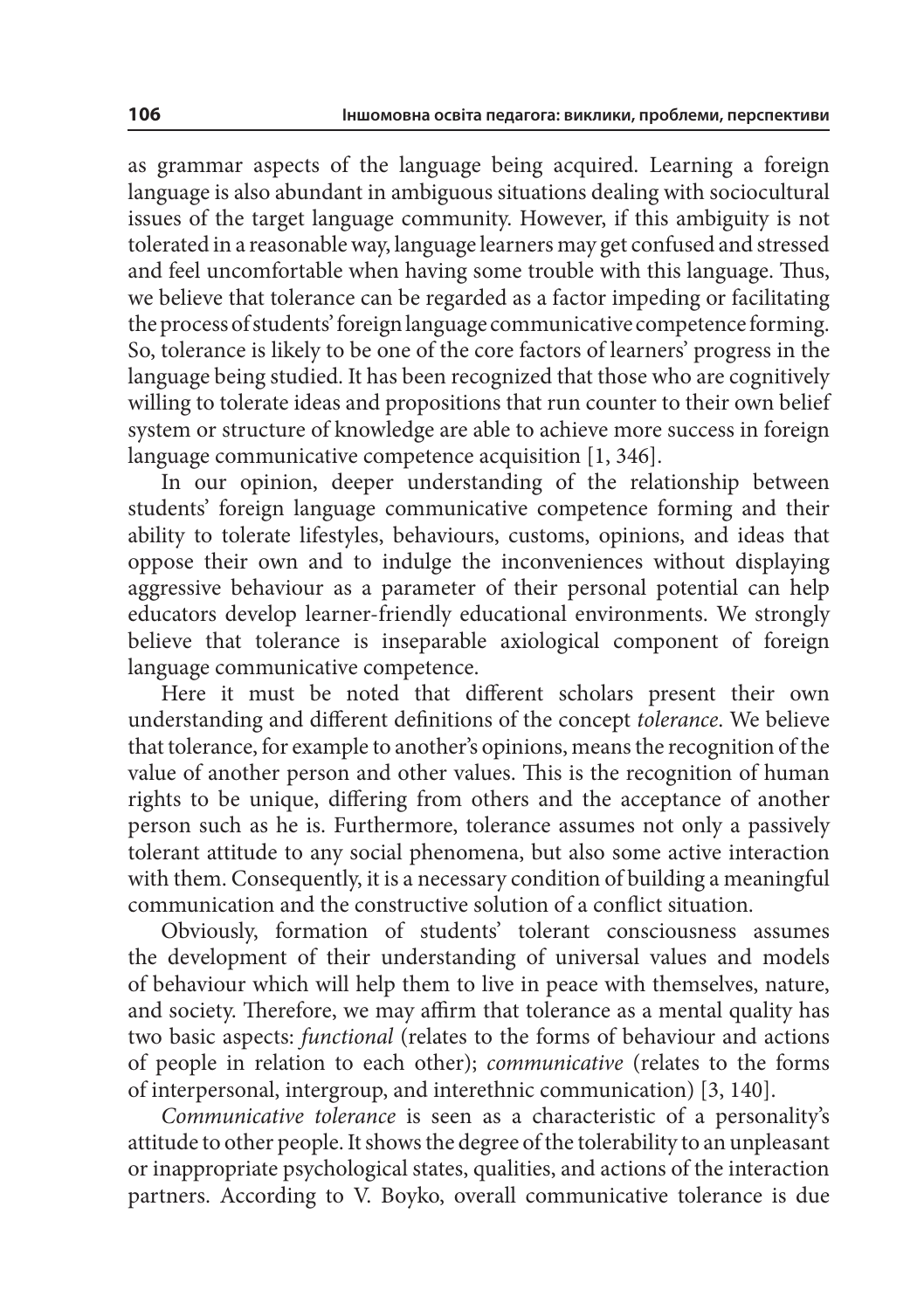to life experiences, personality traits, and the moral principles of human [2, 110]. We consider *communicative tolerance* to be an emotional competence which is very important for prospective primary school teachers. The degree of forming teachers' communicative tolerance is determined by the peculiarities of the development of personality structures such as intelligence, emotions, will, motivation, communicative competence. It is determined by the peculiarities of the interpersonal relations and the kind of professional activity.

We are to state that communicative tolerance is an observable and pedagogically influenced form of showing the quality of tolerant consciousness. Its formation is the most available and pedagogically developed way of students' tolerance formation.

From our point of view, initial professional training activities must be directed towards the integration of communicative tolerance in higher education through the management of the negative emotions, acquiring positive emotional experiences, and the creation of the emotional resonance which assures the empathic communication aiming at preventing the interpersonal conflicts in schools. The goal of forming the culture of communication through the communicative tolerance is: developing communicative competences; developing personal competences; developing learning competences; developing organized social competences on the intrapersonal dimension and communicative-relational dimension. The aforementioned competences are referred to in the specialized literature as emotional competences.

It might be assumed that the high level of communicative tolerance is expressed in the following specific values: sensitive, thoughtful, balanced, emotionally mature, intelligent, demanding, self-conscious, value-oriented, disciplined, strong, positive, relaxed, self-motivated, self-determined, selfaccomplished, self-inspired, original, flexible, nimble, creative, competent, adequate, curious, persistent, empathetic, friendly, mobilized, efficient, enthusiastic, sociable, eager, tolerant in communication, affective, resistant to emotional communication, emotionally expressive, experimenter, constructive, appeaser, charismatic, assertive, integrated, satisfied and natural when talking, who guide the professional normativity and legitimates the social rules [4, 241–243].

Accordingly, we may summarize that for successful students' communicative tolerance formation it is necessary:

— to develop the ability to appreciate freedom, one's own and others;

— to develop the ability to communicate, cooperate with others, and establish openness;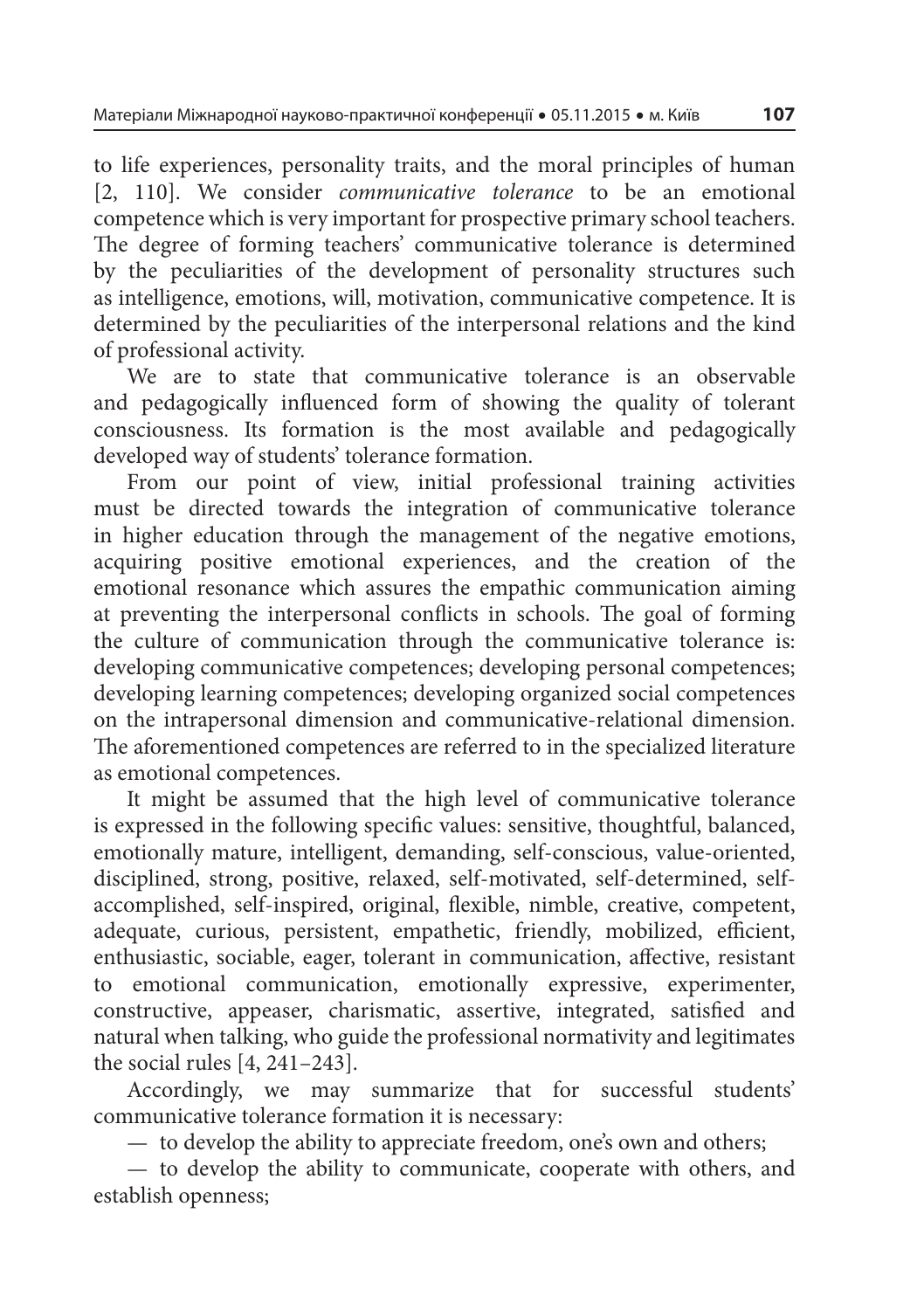— to promote the perception and recognition of bases of interaction between people, genders, and cultures;

 $-$  to develop skills of nonviolent solutions of conflicts, to develop such qualities as tolerance, compassion, responsiveness, and empathy;

— to develop a harmonious combination between individual and group values, etc [3, 140–141].

It must be added that educational work in developing students' communicative tolerance while teaching them a foreign language should be carried out purposefully, systematically, and in various forms, depending on certain conditions. In addition, we would like to point out that one of the most important and basic elements of such an educational activity as developing students' communicative tolerance is the educator's understanding of the character of mutual relations and the moral and psychological atmosphere of the student group which can help to determine the success of the educational process.

**Conclusion and the prospects of the above research.** Having studied the subject of the article, we may claim that high school is a social institution within which prospective primary school teachers can be educated for tolerance in the process of forming their foreign language communicative competence that is one of the most important components of their professional competence.

The results of the current study indicate that tolerance as a mental quality has two basic aspects: functional and communicative that relates to the forms of interpersonal, intergroup, and interethnic communication. We have also come to understanding that communicative tolerance is an observable and pedagogically influenced form of showing the quality of tolerant consciousness. Its formation is the most available and pedagogically developed way of students' tolerance formation. It is worth to note that communicative tolerance is not only one of the aspects of foreign language communicative competence but the basis of constructive cooperation with all participants of educational process, of peaceful coexistence and successful intercultural communication with people different in race, nationality, language, religion, and social status.

Our further research interest may focus on the investigating the training methods through which prospective primary school teachers' education for communicative tolerance might be successful.

## **References**

1. Atamanova I., Bogomaz S. Ambiguity Tolerance as a Psychological Factor of Foreign Language Communicative Competence Development / I. Atamanova,